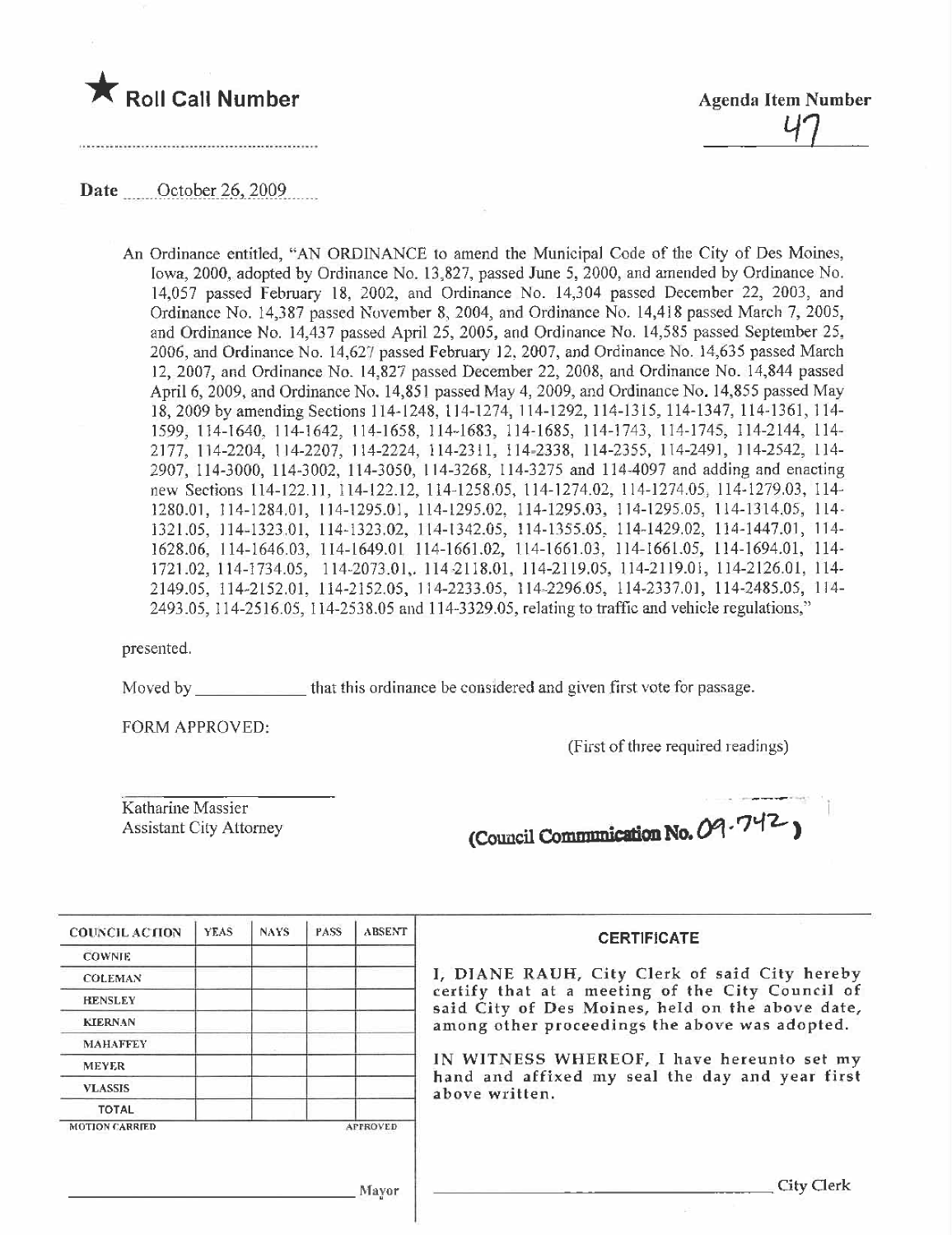AN ORDINANCE to amend the Municipal Code of the City of Des Moines, Iowa, 2000, adopted by Ordinance No. 13,827, passed June 5, 2000, as heretofore amended, by amending Chapter i 14 Traffic & Vehicle Regulations as summarized below. The complete text of the ordinance is available in the City of Des Moines City Clerk's Office, 400 Robert D. Ray Drive, Des Moines, Iowa, or on the City of Des Moines' website at ww.dmgov.org.

# DES MOINES TRAFFIC REGULATION CHANGES

Amending Chapter 114 of the Municipal Code regarding traffic regulation changes as follows:

- A. Installation of metered parking spaces on E. Grand Avenue near E. 2<sup>nd</sup> Street.
- B. Code revisions to incorporate traffic regulations for streets in annexation areas.
- C. Request to Allow Parking Adjacent to 2134 E. Grand Avenue.

FORM APPROVED:

Katharine Massier, Assistant City Attorney

T.M. Franklin Cownie, Mayor

Attest:

I, Diane Rauh, City Clerk of the City of Des Moines, Iowa, hereby certify that the above and foregoing is a summary of Ordinance No. , passed by the City Council of said City on , signed by the Mayor on  $\overline{\hspace{1cm}}$ , and published as provided by law in the Business Record on **No.** Authorized by Publication Order No.

Diane Rauh, City Clerk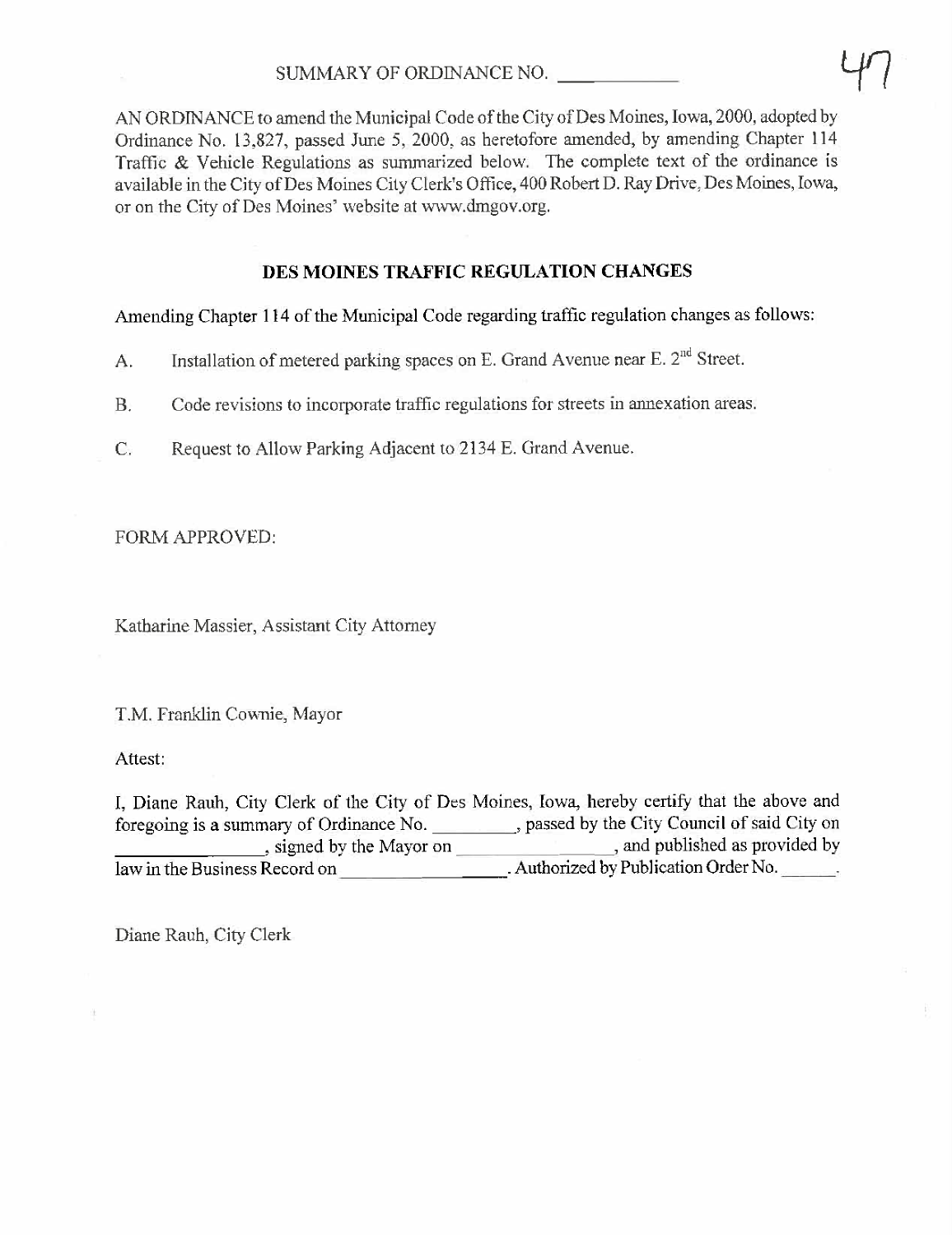AN ORDINANCE to amend the Municipal Code of the City of Des Moines, Iowa, 2000, adopted by Ordinance No. 13,827, passed June 5, 2000, and amended by Ordinance No. 14,057 passed February 18, 2002, and Ordinance No. 14,304 passed December 22, 2003, and Ordinance No. 14,387 passed November 8, 2004, and Ordinance No. 14,418 passed March 7, 2005, and Ordinance No. 14,437 passed April 25, 2005, and Ordinance No. 14,585 passed September 25, 2006, and Ordinance No. 14,627 passed February 12, 2007, and Ordinance No. 14,635 passed March 12, 2007, and Ordinance No. 14,827 passed December 22, 2008, and Ordinance No. 14,844 passed April 6, 2009, and Ordinance No. 14,851 passed May 4, 2009, and Ordinance No. 14,855 passed May 18, 2009 by amending Sections 114-1248, 114-1274, 114-1292, 114- 1315, 114-1347, 114-1361, 114-1599, 114-1640, 114-1642, 114- 1658, 114-1683, 114-1685, 114-1743, 114-1745, 114-2144, 114- 2177, 114-2204, 114-2207, 114-2224, 114-2311, 114-2338, 114- 2355, 114-2491, 114-2542, 114-2907, 114-3000, 114-3002, 114- 3050, 114-3268, 114-3275 and 114-4097 and adding and enacting new Sections 114-122.11, 114-122.12, 114-1258.05, 114-1274.02, 114-1274.05, 114-1279.03, 114-1280.01, 114-1284.01, 114- 1295.01, 114-1295.02, 114-1295.03, 114-1295.05, 114-1314.05, 114-1321.05, 114-1323.01, 114-1323.02, 114-1342.05, 114- 1355.05, 114-1429.02, 114-1447.01, 114-1628.06, 114-1646.03, 114-1649.01 114-1661.02, 114-1661.03, 114-1661.05, 114- 1694.01, 114-1721.02, 114-1734.05, 114-2073.01,. 114-2118.01, 114-2119.05, 114-2119.01, 114-2126.01, 114-2149.05, 114- 2152.01, 114-2152.05, 114-2233.05, 114-2296.05, 114-2337.01, 114-2485.05, 114-2493.05, 114-2516.05, 114-2538.05 and 114- 3329.05, relating to traffic and vehicle regulations.

Be It Ordained by the City Council of the City of Des Moines, Iowa:

Section 1. That the Municipal Code of the City of Des Moines, Iowa, 2000, adopted by Ordinance No. 13,827, passed June 5, 2000, and amended by Ordinance No. 14,057 passed February 18, 2002, and Ordinance No. 14,304 passed December 22, 2003, and Ordinance No. 14,387 passed November 8, 2004, and Ordinance No. 14,418 passed March 7, 2005, and Ordinance No. 14,437 passed April 25, 2005, and Ordinance No. 14,585 passed September 25, 2006, and Ordinance No. 14,627 passed February 12, 2007, and Ordinance No. 14,635 passed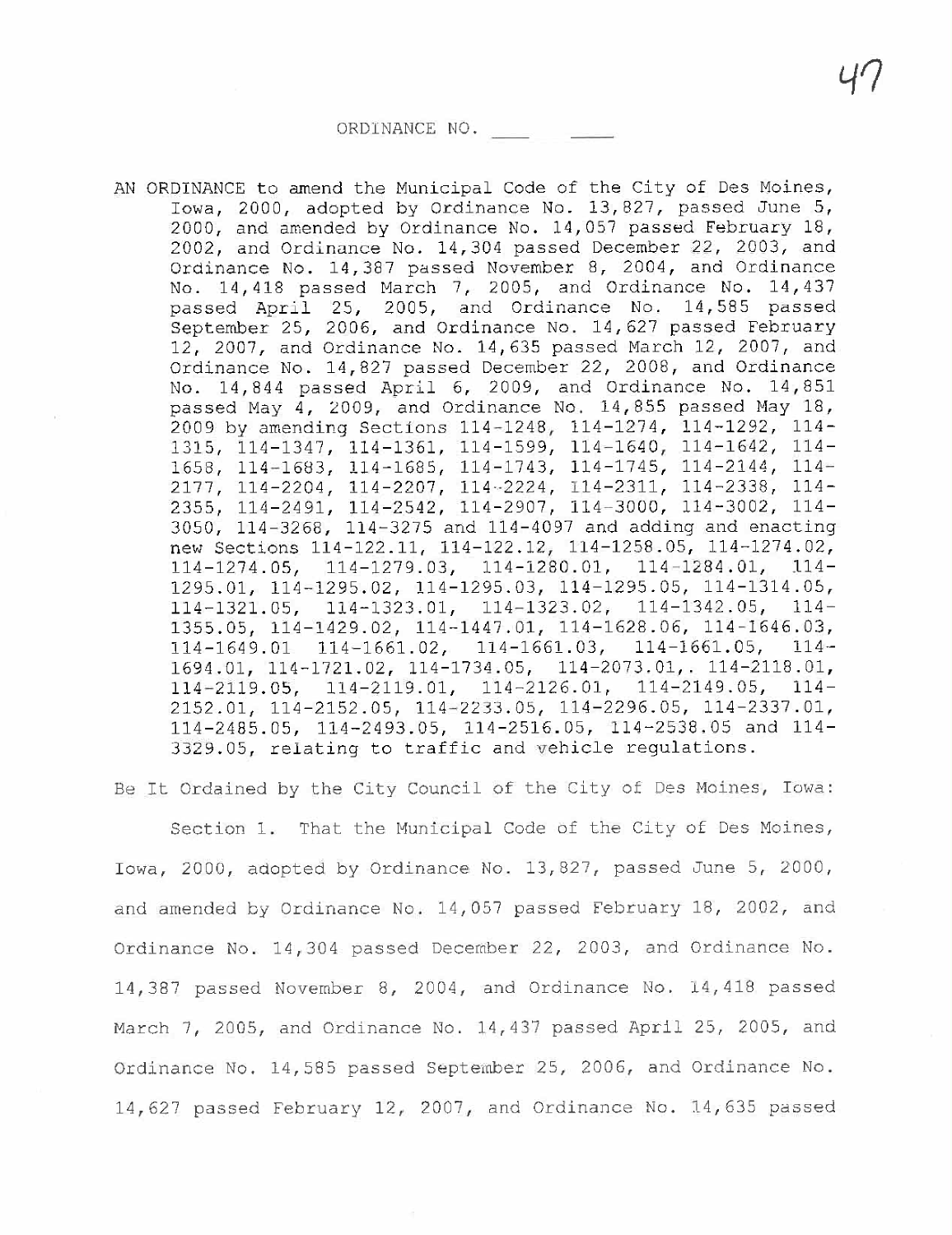March 12, 2007, and Ordinance No. 14,827 passed December 22, 2008, and Ordinance No. 14,844 passed April 6, 2009, and Ordinance No. 14,851 passed May 4, 2009, and Ordinance No. 14,855 passed May 18, 2009 is hereby amended by amending Sections 114-1248, 114-1274, 114-1292, 114-1315, 114-1347, 114-1361, 114-1599, 114-1640, 114- 1642, 114-1658, 114-1683, 114-1685, 114-1743, 114-1745, 114-2144, 114-2177, 114-2204, 114-2207, 114-2224, 114-2311, 114-2338, 114- 2355, 114-2491, 114-2542, 114-2907, 114-3000, 114-3002, 114-3050, 114-3268, 114-3275 and 114-4097 and adding and enacting new Sections 114-122.11, 114-122.12, 114-1258. OS, 114-1274.02, 114- 1274.05, 114-1279.03, 114-1280.01, 114-1284.01, 114-1295.01, 114- 1295.02, 114-1295.03, 114-1295.05, 114-1314. OS, 114-1321. OS, 114- 1323.01, 114-1323.02, 114-1342. OS, 114-1355.05, 114-1429.02, 114- 1447.01, 114-1628.06, 114-1646.03, 114-1649.01 114-1661.02, 114- 1661. 03, 114-1661. OS, 114-1694.01, 114-1721. 02, 114-1734. OS, 114- 2073.01, . 114-2118.01, 114-2119. OS, 114-2119.01, 114-2126.01, 114- 2149.05, 114-2152.01, 114-2152. OS, 114-2233. OS, 114-2296.05, 114- 2337.01, 114-2485. OS, 114-2493. OS, 114-2516. OS, 114-2538.05 and 114-3329. OS, relating to traffic and vehicle regulations, as follows:

## Sec. 114-122.11. Evergreen Avenue crossing.

A suitable mechanical signal device, as defined in section 114-81 of this article, and short arm gates constructed according to the specifications and standards of the state department of transportation shall be erected, maintained and operated by the Union Pacific Railroad Company at the intersection of its tracks located on Evergreen Avenue between Southeast Fortieth Street and Southeast Forty-fifth Street.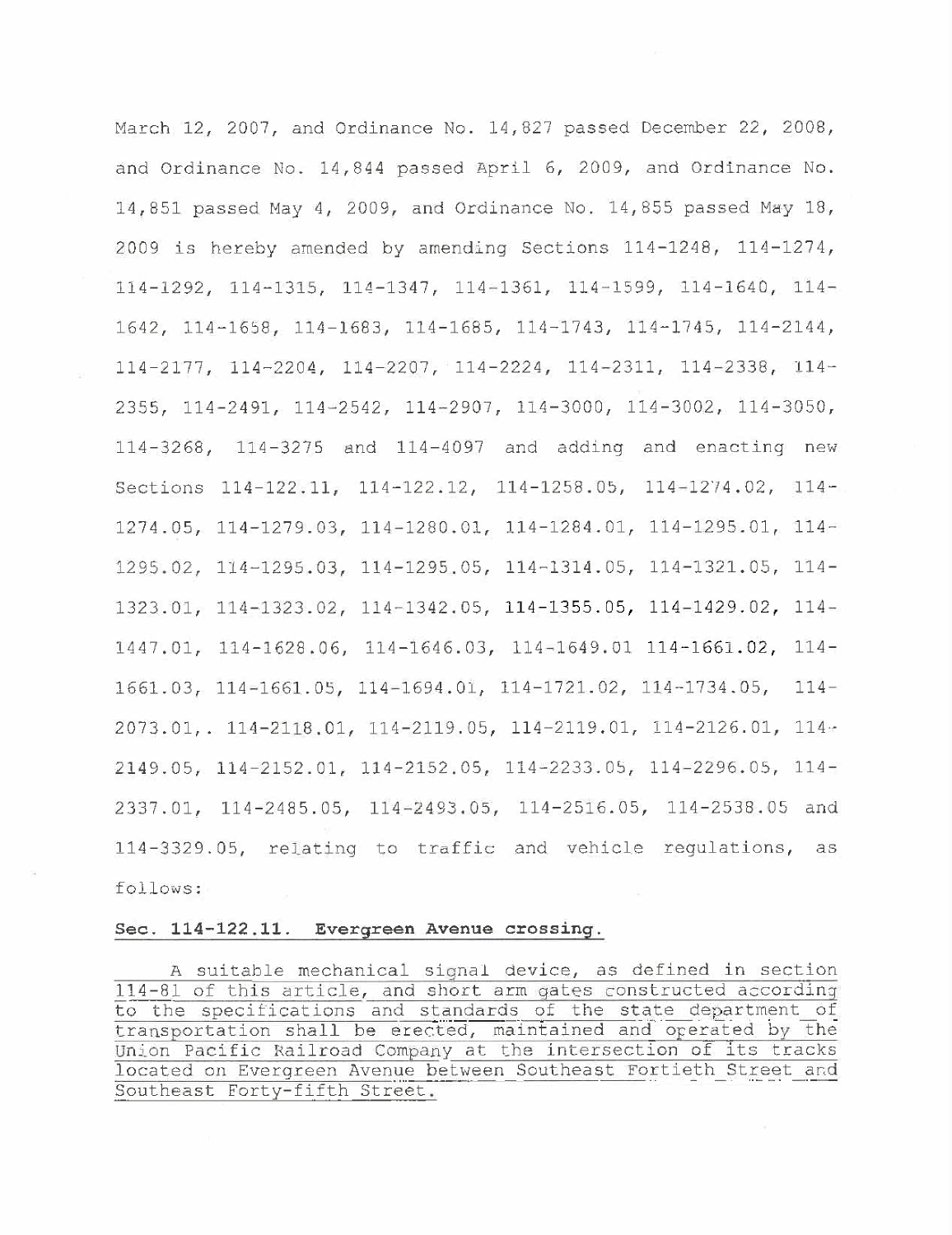## Sec. 114-122.12. Northeast Twenty-seventh Avenue crossing.

A suitable mechanical signal device, as defined in section 114-81 of this article, and short arm gates constructed according to the specifications and standards of the state department of transportation shall be erected, maintained and operated by the Iowa Interstate Railroad at the intersection of its tracks located on Northeast Twenty-seventh Avenue between East Oakhill Drive and U.S. Highway 65.

#### Sec. 114-1248. Southwest Ninth Street.

Southwest Ninth Street, from Vine Street to Lacona Avenue, 35 miles per hour.

Southwest Ninth Street, from Lacona Avenue to McKinley Avenue, 30 miles per hour.

Southwest Ninth Street, from McKinley Avenue to the south eity  $\frac{1}{2}$ mitsto a point 1970 feet south of County Line Road, 35 miles per hour.  $\frac{1}{1}$ 

Southwest Ninth Street, from a point 1970 feet south of County Line Road to Iowa Highway 5 south exit ramp, 45 miles per

Southwest Ninth Street, from Iowa Highway 5 south exit ramp to south city limits, 55 miles per hour.

# Sec. 114-1258.05. Northeast Twenty-seventh Avenue.

Northeast Twenty-seventh Avenue, from East Oakhill Drive to east city limits, 35 miles per hour.

## Sec. 114-1274. East Thirty-eighth Street.

East Thirty-eighth Street, from Easton Boulevard to north city limitsEast Broadway Avenue, 30 miles per hour.

East Thirty-eighth Street, from East Broadway Avenue to Sage Street, 40 miles per hour,

East Thirty-eighth Street, from Sage Street to north city limits, 30 miles per hour.

# Sec. 114-1274.02. Southeast Thirty-eighth Street.

Southeast Thirty-eighth Street, from East Pine Avenue to south city limits, 45 miles per hour.

## Sec. 114-1274.05. Southeast Fortieth Street.

Southeast Fortieth Street, from Hart Avenue to Evergreen Avenue, 35 miles per hour.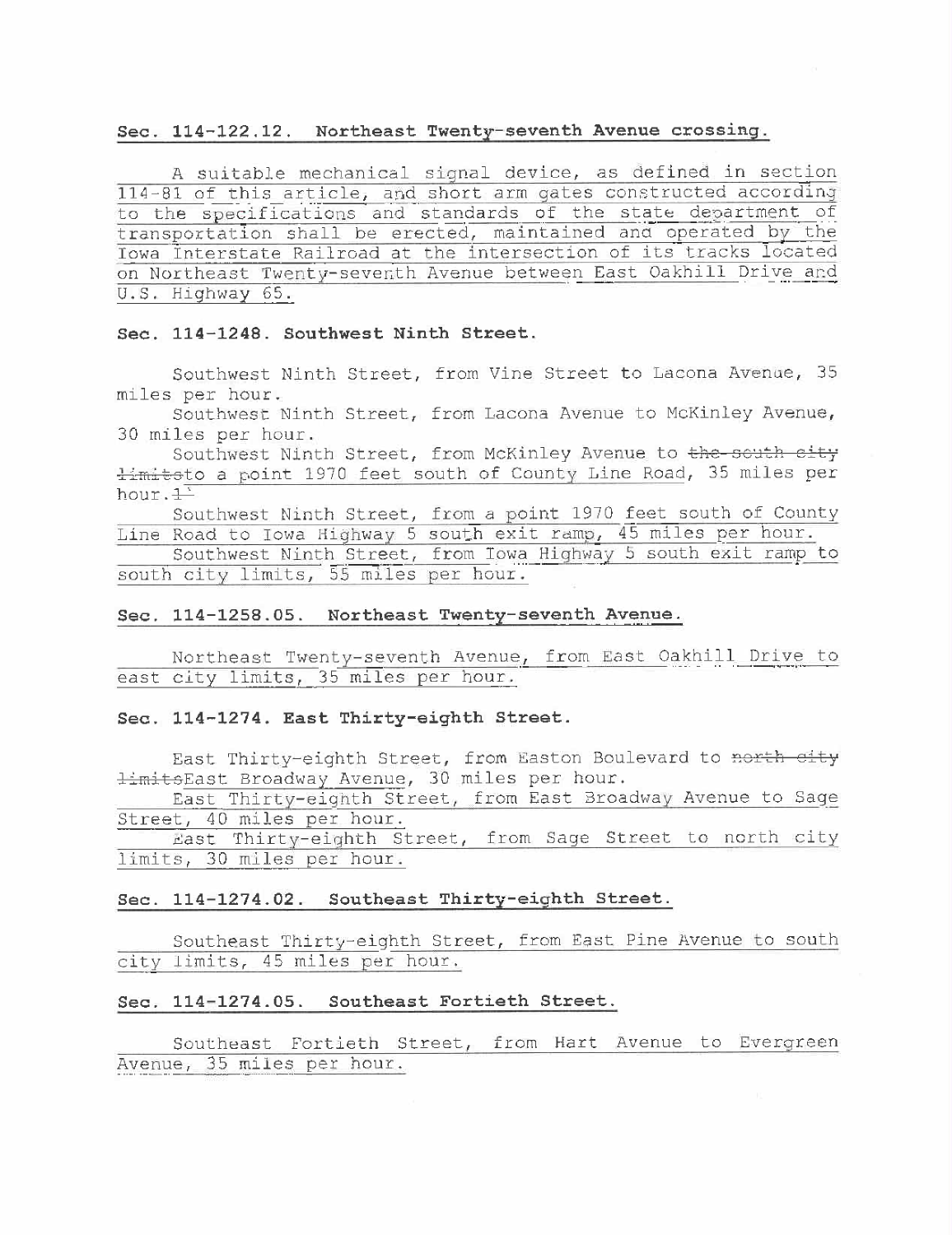#### Sec. 114-1279.03. Southeast Forty-fifth Street.

Southeast Forty-fifth Street, from north city limits to East Pine Avenue, 55 miles per hour.

## Sec. 114-1280.01. East Forty-sixth Street.

East Forty-sixth Street, from East Broadway Avenue to Sage Street or 4260 feet north of East Broadway Avenue, 35 miles per hour.

East Forty-sixth Street, from East Aurora Avenue to East Broadway Avenue, 30 miles per hour.

## Sec. 114-1284.01. East Fifty-sixth Street.

East Fifty-sixth Street, from south city limits lying south of East Oakhill Drive to north city limits, 45 miles per hour. East Fifty-sixth Street, 30 miles per hour.

## Sec. 114-1292. Avenue Frederick M. Hubbell.

Avenue Frederick M. Hubbell, from East Grand Avenue to East University Avenue, 30 miles per hour.

Avenue Frederick M. Hubbell, from East University Avenue to East Thirtieth Street, 35 miles per hour.

Avenue Frederick M. Hubbell, from East Thirtieth Street to the north city limits East Forty-third Court, 40 miles per hour.

## Sec. 114-1295.01. Border Street.

Border Street, from Fleur Drive to Southwest Twenty-eighth Avenue, 45 miles per hour.

## Sec. 114-1295.02. East Broadway Avenue.

East Broadway Avenue, from East Thirty-eighth Street to east city limits, 45 miles per hour.

## Sec. 114-1295.03. East Broadway Avenue Frontage Road.

East Broadway Avenue Frontage Road, from Hubbell Avenue Frontage Road to East Fiftieth Street, 30 miles per hour.

## Sec. 114-1295.05. Southeast Brooks Drive.

Southeast Brooks Drive, from East Watrous Avenue to Evergreen Avenue, 30 miles per hour.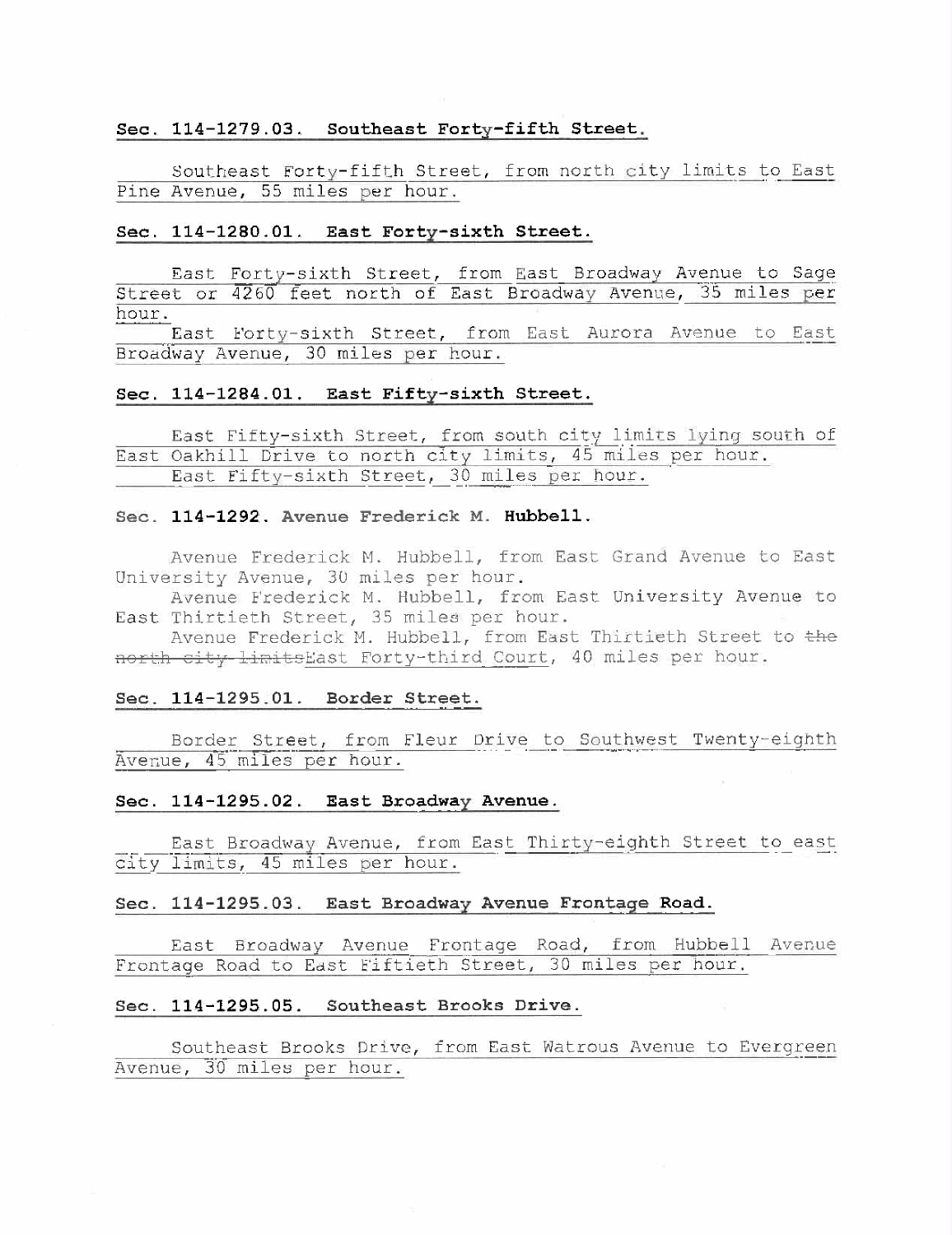# Sec. 114-1314. 05. Evergreen Avenue.

Evergreen Avenue, from Southeast Brooks Drive to Southeast Fortieth Street, 30 miles per hour.

Evergreen Avenue, from Southeast Fortieth Street to Southeast Forty-fifth Street, 40 miles per hour.

## Sec. 114-1315. Fleur Drive.

Fleur Drive, from Locust Street southwesterly including the north bound and south bound ramp systems to its reconnect ion with the north-south bound Fleur Drive, 30 miles per hour.

Fleur Drive, from the West Martin Luther King Jr Parkway south bound to 10: Highway 5 south enit rampBorder Street, 40 miles per hour.

#### Sec. 114-1321.05. Hart Avenue.

Hart Avenue, from Southeast Thirty-sixth Street to Southeast Forty-fifth Street, 50 miles per hour.

## Sec. 114-1323.01. Hubbell Avenue,

Hubbell Avenue, from East Forty-third Street to northeasterly city limits, 40 miles per hour.

#### Sec. 114-1323,02. Hubbell Avenue Frontage Road.

Hubbell Avenue Frontage Road, from a point 750 feet<br>northeasterly of East Forty-sixth Street to East Broadway Avenue Frontage Road, 30 miles per hour. Hubbell Avenue Frontage Road, from a point 750 feet

#### Sec. 114-1342. 05. East Oakhill Drive.

East Oakhiii Drive, from Northeast Twenty-seventh Avenue to East Fifty-sixth Street, 30 miles per hour.

#### Sec. 114-1347. East Pine Avenue.

East Pine Avenue, from Indianola Avenue to Southeast Thirty :: x + h Forty-fifth Street, 40 miles per hour.

# Sec. 114-1355.05. Southridge Boulevard.

Southridge Boulevard, from East County Line Road to Southeast Twenty-sixth Street, 55 miles per hour.

Southridge Boulevard, from Southeast Twenty-sixth Street to south city limits, 65 miles per hour.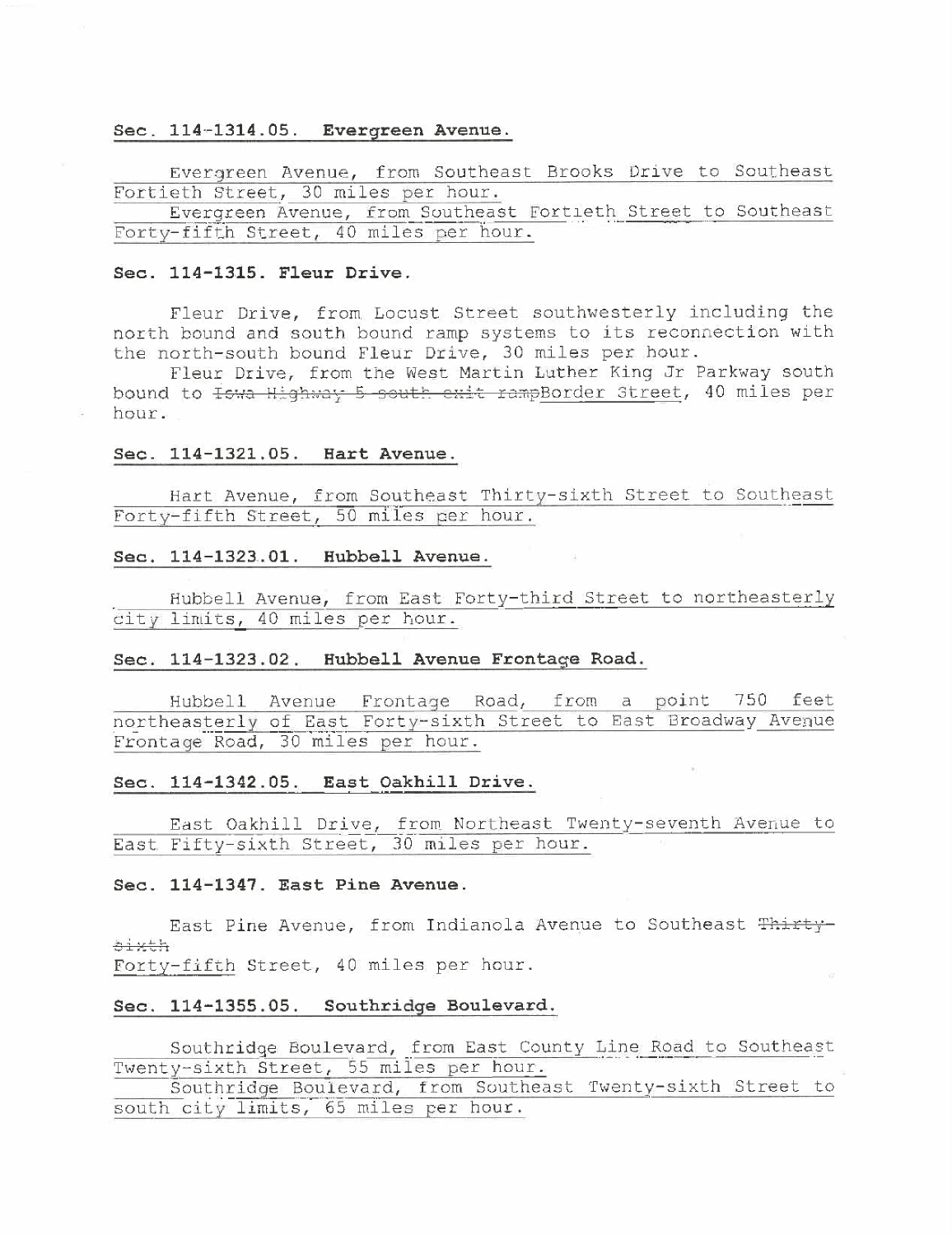#### Sec. 114-1361. U.S. Highway 65/69.

U.S. Highway 65/69, from a point 1,640 feet south of East Army Post Road along Southeast Fourteenth Street to <del>scuth city</del> <del>limito</del>East County Line Road, 55 miles per hour.

#### Sec. 114-1429.02. East Broadway Avenue.

East Broadway Avenue and Hubbell Avenue, traffic control signal.

## Sec. 114-1447.01. East Douglas Avenue.

East Douglas Avenue and East Fifty-sixth Street, traffic control signal.

## Sec. 114-1599. Southwest Ninth Street.

Southwest Ninth Street, from County Line ReadBronze Street to Vine Street.

#### Sec. 114-1628.06. Northeast Twenty-seventh Avenue.

Northeast Twenty-seventh Avenue, from East Oakhill Drive to east city limits.

#### Sec. 114-1640. Southeast Thirty-fourth Street.

Southeast Thirty-fourth Street, from E<del>vergreer Avenue</del>East Watrous Avenue to Easter Lake Drive.

## See. 114-1642. East Thirty-eighth Street.

East Thirty-eighth Street, from Easton Boulevard to Avenue Frederick M. Hubbell.

East Thirty-eighth Street, from East Broadway Avenue to north city limits.

#### Sec. 114-1646.03. Southeast Forty-fifth Street.

Southeast Forty-fifth Street, from Evergreen Avenue to East Army Post Road.

## Sec. 114-1649,01. East Fifty-sixth Street.

East Fifty-sixth Street, from south city limits lying south of East Oakhill Drive to north city limits.